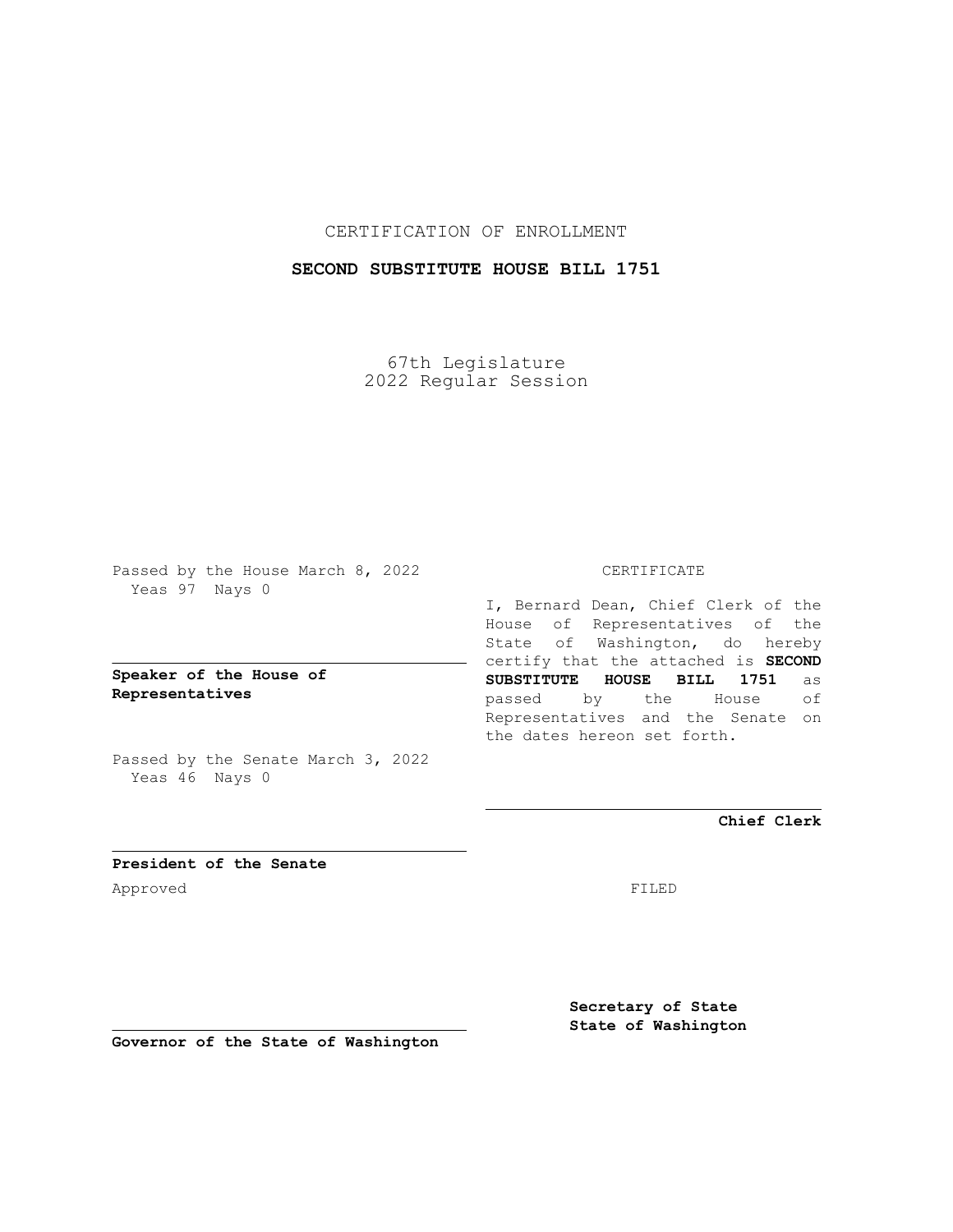#### **SECOND SUBSTITUTE HOUSE BILL 1751**

AS AMENDED BY THE SENATE

Passed Legislature - 2022 Regular Session

### **State of Washington 67th Legislature 2022 Regular Session**

**By** House Appropriations (originally sponsored by Representatives Leavitt, Senn, Berry, Valdez, Bateman, Berg, Callan, Cody, Fitzgibbon, Santos, Simmons, Slatter, Bergquist, and Pollet)

READ FIRST TIME 02/07/22.

1 AN ACT Relating to hazing prevention and reduction at 2 institutions of higher education; amending RCW 28B.10.900; adding new 3 sections to chapter 28B.10 RCW; and creating new sections.

4 BE IT ENACTED BY THE LEGISLATURE OF THE STATE OF WASHINGTON:

5 **Sec. 1.** RCW 28B.10.900 and 1993 c 514 s 1 are each amended to read as follows:6

7 As used in RCW 28B.10.901 and 28B.10.902, "hazing" includes any 8 ((method of)) act committed as part of a person's recruitment, 9 initiation (( $\frac{1}{1}$ ), pledging, admission into, or affiliation with a 10 student organization, athletic team, or living group, or any pastime 11 or amusement engaged in with respect to such an organization, 12 athletic team, or living group that causes, or is likely to cause, 13 bodily danger or physical harm, or serious ((mental)) psychological 14 or emotional harm, to any student or other person attending a public 15 or private institution of higher education or other postsecondary 16 educational institution in this state, including causing, directing, 17 coercing, or forcing a person to consume any food, liquid, alcohol, 18 drug, or other substance which subjects the person to risk of such 19 harm, regardless of the person's willingness to participate. "Hazing" 20 does not include customary athletic events or other similar contests 21 or competitions.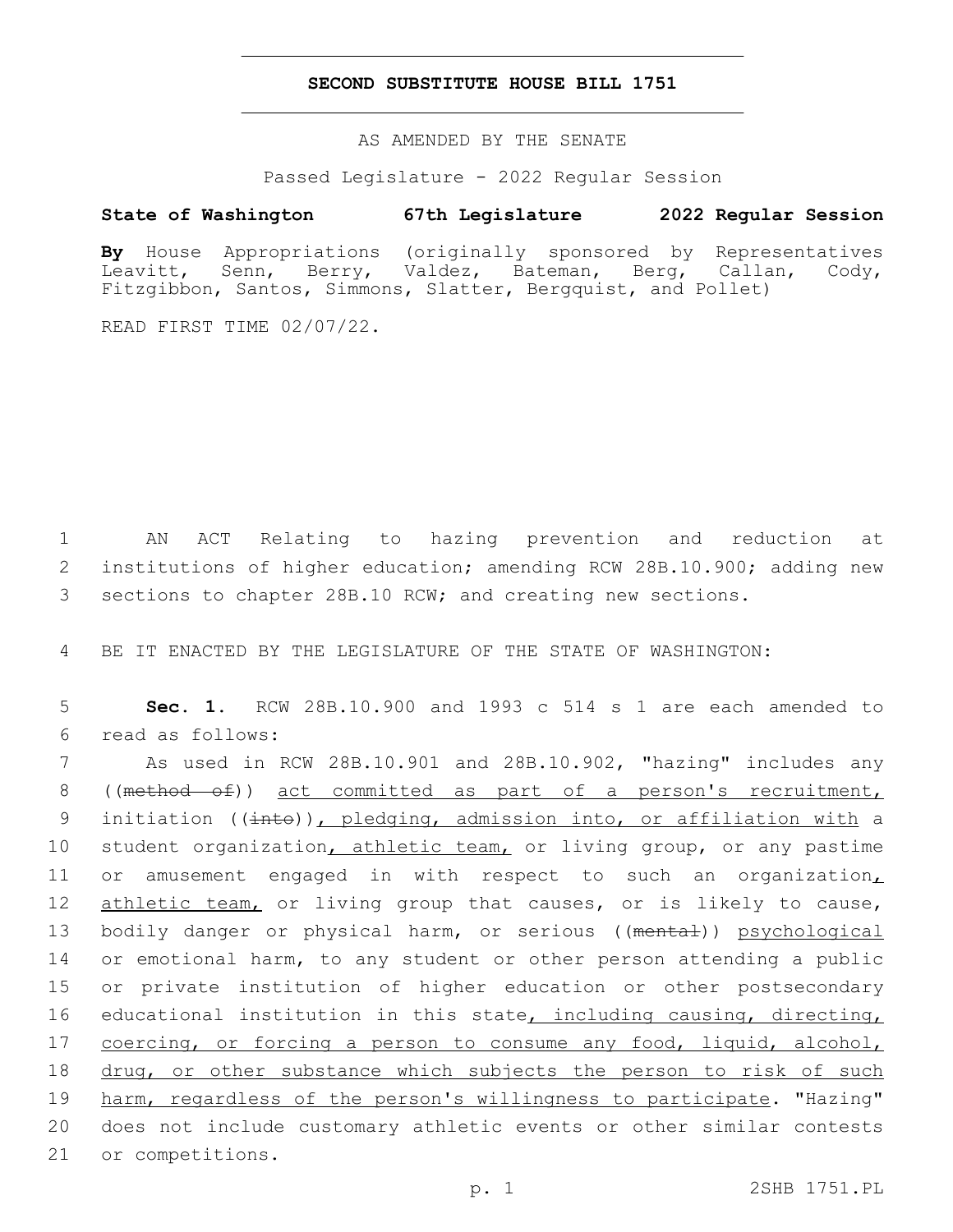NEW SECTION. **Sec. 2.** A new section is added to chapter 28B.10 2 RCW to read as follows:

 (1) Each public and private institution of higher education shall prohibit in its code of conduct hazing off campus as well as on 5 campus.

 (2) Beginning with the 2022 fall term, each public and private institution of higher education shall provide students with an educational program on hazing and the dangers of and prohibition on hazing, which shall include information regarding hazing awareness, prevention, intervention, and the institution's policy on hazing. The educational program may be offered in person or electronically. The institution must incorporate the educational program as part of new student orientation sessions. The educational program must be posted 14 on each institution's public website for parents, legal quardians, 15 and volunteers to view.

 (3) Institutional materials on student rights and responsibilities given to student organizations, athletic teams, or living groups, either electronically or in hard copy form, shall include a statement on the institution's antihazing policy and on the 20 dangers of hazing.

 NEW SECTION. **Sec. 3.** A new section is added to chapter 28B.10 22 RCW to read as follows:

 Each public institution of higher education shall establish a hazing prevention committee to promote and address hazing prevention. The committee shall have a minimum of six members including a designated chair appointed by the president of the institution. Fifty percent of the committee positions shall include students currently attending the higher education institution with at least one position filled by a student from a student organization, athletic team, or living group. The other fifty percent of the committee positions shall include at least one faculty or staff member and one parent or legal guardian of a student currently enrolled at the institution. Student input shall be considered for committee membership. A student who is a member of a student organization, athletic team, or living group that was affiliated with a finding of a hazing violation within the last twelve months may not participate in or be a member of the 37 hazing prevention committee.

p. 2 2SHB 1751.PL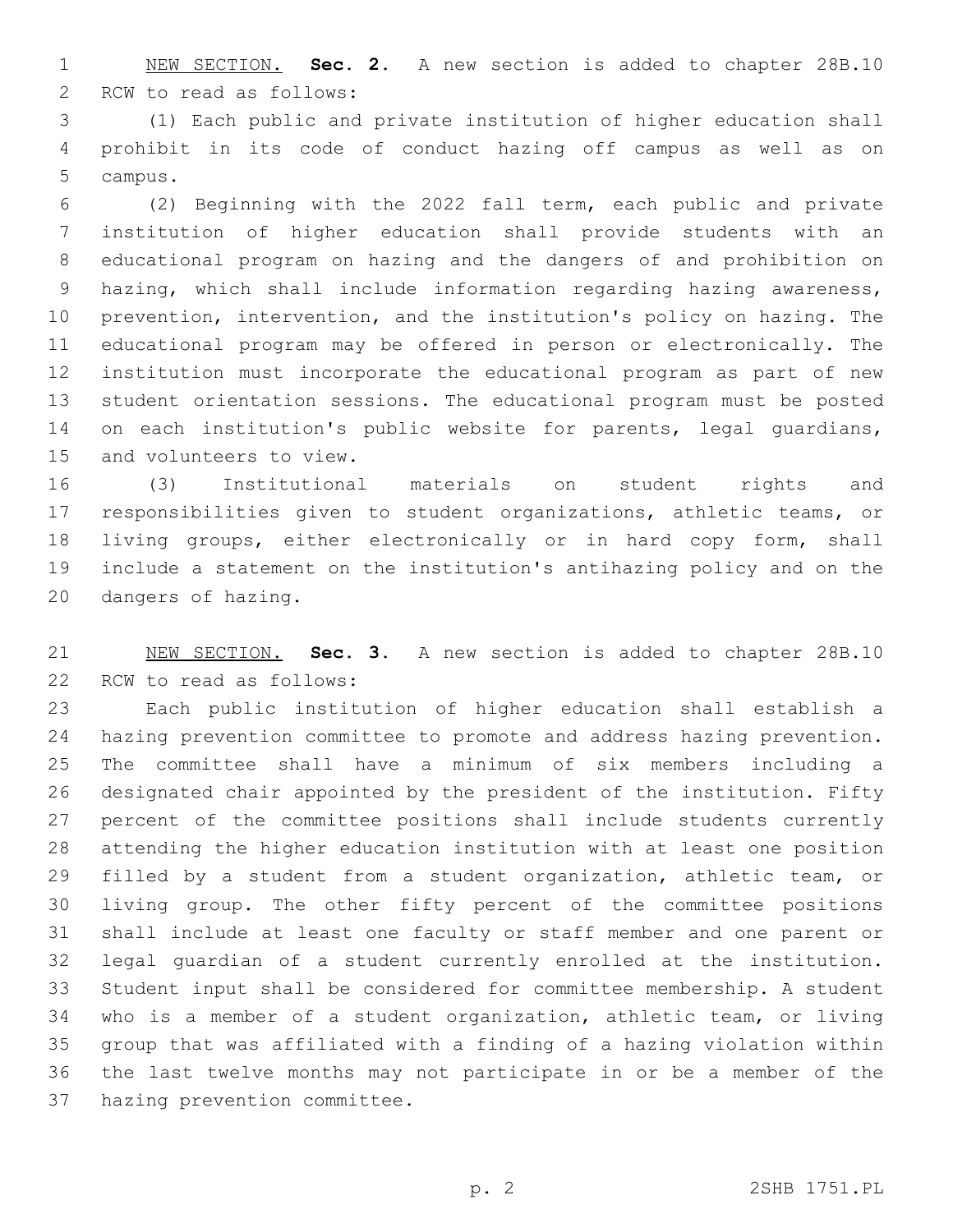NEW SECTION. **Sec. 4.** A new section is added to chapter 28B.10 2 RCW to read as follows:

 (1) Beginning with the 2022-23 academic year, each public and private institution of higher education shall maintain and publicly report actual findings of violations by any student organization, athletic team, or living group of the public or private institution of higher education's code of conduct, antihazing policies, or state or federal laws relating to hazing or offenses related to alcohol, 9 drugs, sexual assault, or physical assault.

10 (2) The report shall include the following:

 (a) The name of the student organization, athletic team, or 12 living group;

13 (b) The date the investigation was initiated;

 (c) The date on which the investigation ended with a finding that 15 a violation occurred;

 (d) A description of the incident or incidents, including the date of the initial violation, and the violations, findings, and sanctions placed on the student organization, athletic team, or 19 living group;

 (e) The details of the sanction or sanctions imposed, including the beginning and end dates of the sanction or sanctions; and

 (f) The date the student organization, athletic team, or living 23 group was charged with a violation.

 (3) Investigations that do not result in a finding of formal violations of the student code of conduct or state or federal law shall not be included in the report. The report shall not include any personal or identifying information of individual student members and shall be subject to the requirements of the federal family education rights and privacy act of 1974, 20 U.S.C. Sec. 1232g.

 (4) Public and private institutions of higher education shall make reports under this section available on their websites in a prominent location clearly labeled and easily accessible from the 33 institution's website.

 (5) Each public and private institution of higher education shall maintain reports as they are updated for five years and shall post them on their respective websites at least 45 calendar days before the start of each fall academic term and at least 10 days before the 38 start of all other academic terms.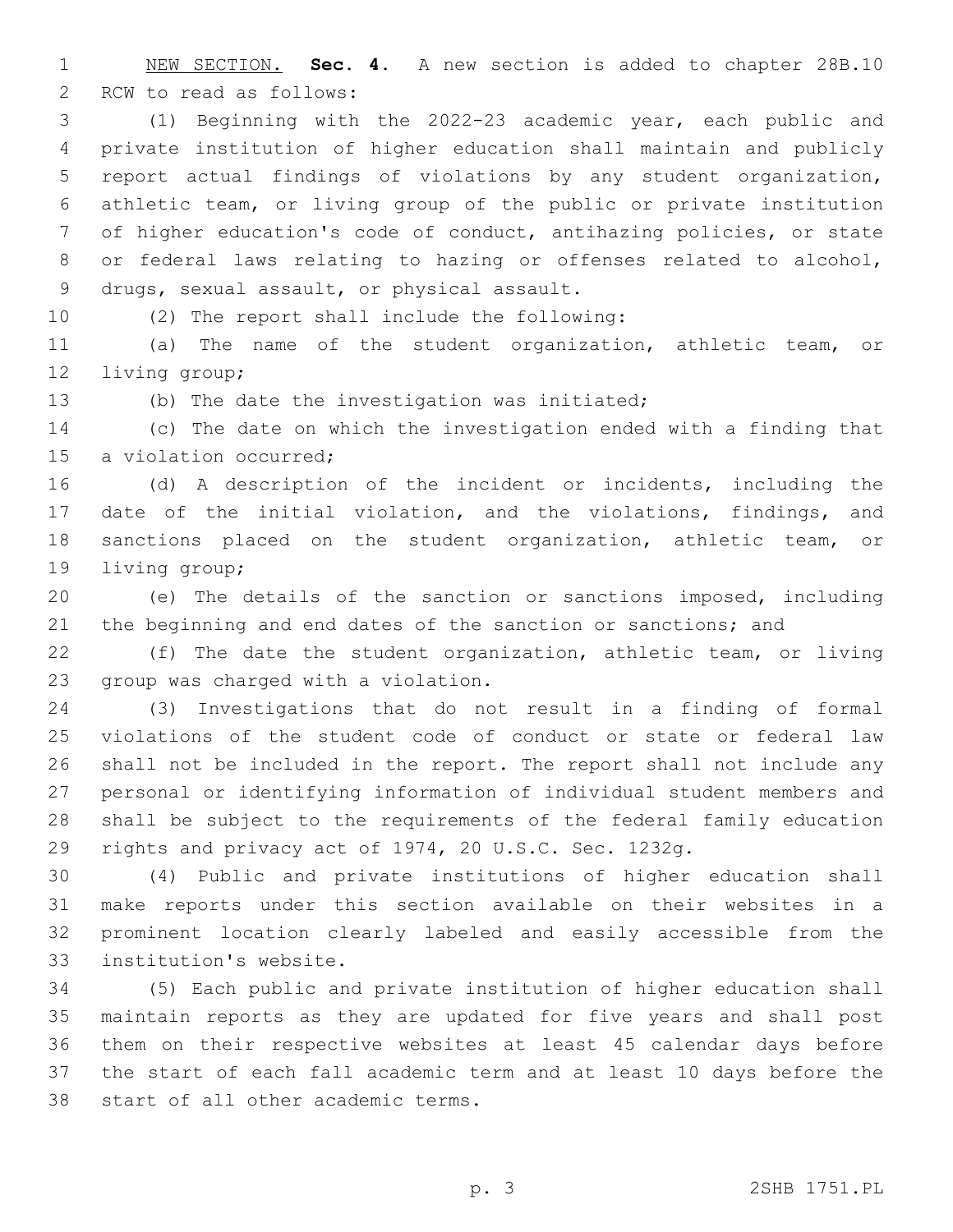NEW SECTION. **Sec. 5.** A new section is added to chapter 28B.10 2 RCW to read as follows:

 (1) Beginning in the 2022 fall academic term, each public and private institution of higher education shall provide hazing prevention education on the signs and dangers of hazing as well as the institution's prohibition on hazing to employees, including student employees, either in person or electronically. The prevention education shall be provided to employees at the beginning of each academic year and for new employees at the beginning of each academic 10 term.

 (2) If, as a result of observations or information received in 12 the course of employment or volunteer service, any employee, including a student employee, or volunteer at a public or private institution of higher education has reasonable cause to believe that hazing has occurred, the employee or volunteer shall report the incident, or cause a report to be made, to a designated authority at the institution. The employee or volunteer shall make the report at 18 the first opportunity to do so.

 (3) "Reasonable cause" means a person who witnesses hazing or receives a credible written or oral report alleging hazing or 21 potential or planned hazing activity.

 (4) A person who witnesses hazing or has reasonable cause to believe hazing has occurred or will occur and makes a report in good faith may not be sanctioned or punished for the violation of hazing unless the person is directly engaged in the planning, directing, or 26 act of hazing reported.

 (5) Nothing in this section shall preclude a person from independently reporting hazing or suspected hazing activity to law 29 enforcement.

 (6) As used in this section, "employee" means a person who is receiving wages from the institution of higher education and is in a position with direct ongoing contact with students in a supervisory role or position of authority. "Employee" does not include a person employed as medical staff or with an affiliated organization, entity, or extension of a postsecondary educational institution, unless the employee has a supervisory role or position of authority over students. "Employee" does not include confidential employees.

 NEW SECTION. **Sec. 6.** A new section is added to chapter 28B.10 39 RCW to read as follows: